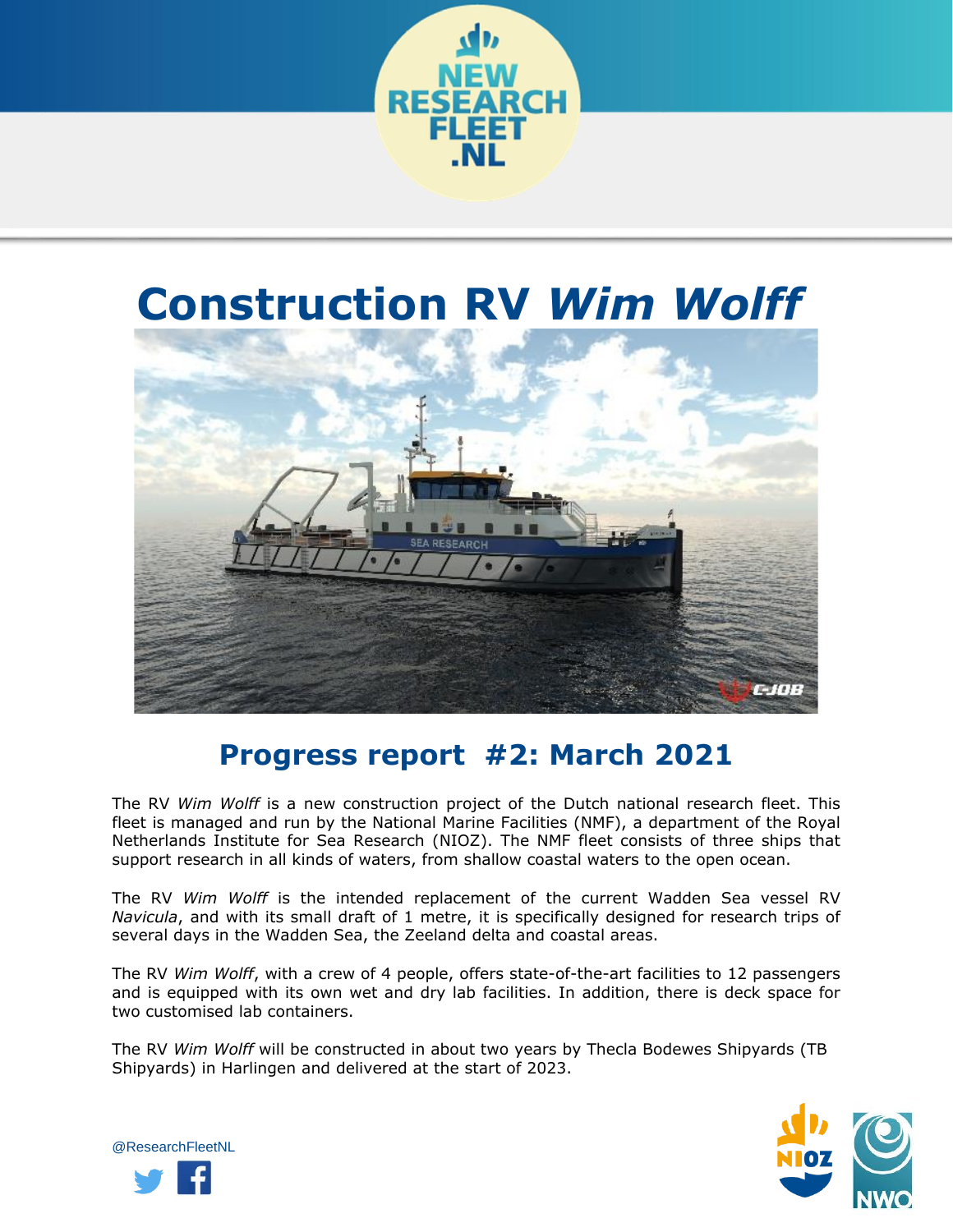

Thecla Bodewes stands at the helm of TB Shipyards. After studying shipbuilding and then working for six years at Bureau Veritas, she took over the family company G & H Bodewes brothers in Hasselt, a shipyard for the repair and constructions of inland waterway vessels. The company has since changed its name to Thecla Bodewes Shipyards and has expanded its operations to four shipyards in Stroobos, Kampen, Meppel and Harlingen with 120 employees.





For TB Shipyards, the construction of the modern and sustainable research vessel is a special project which adds nicely to the shipyard's credentials, as stated in the press release of 26-01-2021 (see https://tbshipyards.com/). TB Shipyards is specialised in challenging construction projects and always aims to realise a design in a sustainable and innovative manner: "The philosophy of the ship - with the development of a sustainable diesel-electric power management system from D&A Electric with a lithium-free battery pack ensures that the ship will have a minimum emission when it is delivered. Furthermore, without the need for major reconstruction, the ship can be simply adapted to new technologies and energy sources. Both the functionality of the research vessel and the environmentally friendly and sustainable approach are principles that fit us like a glove", says Thecla Bodewes.

For the project management, TB Shipyard has appointed a project team that will consult with the client (NWO-NIOZ-NMF) every one or two weeks.



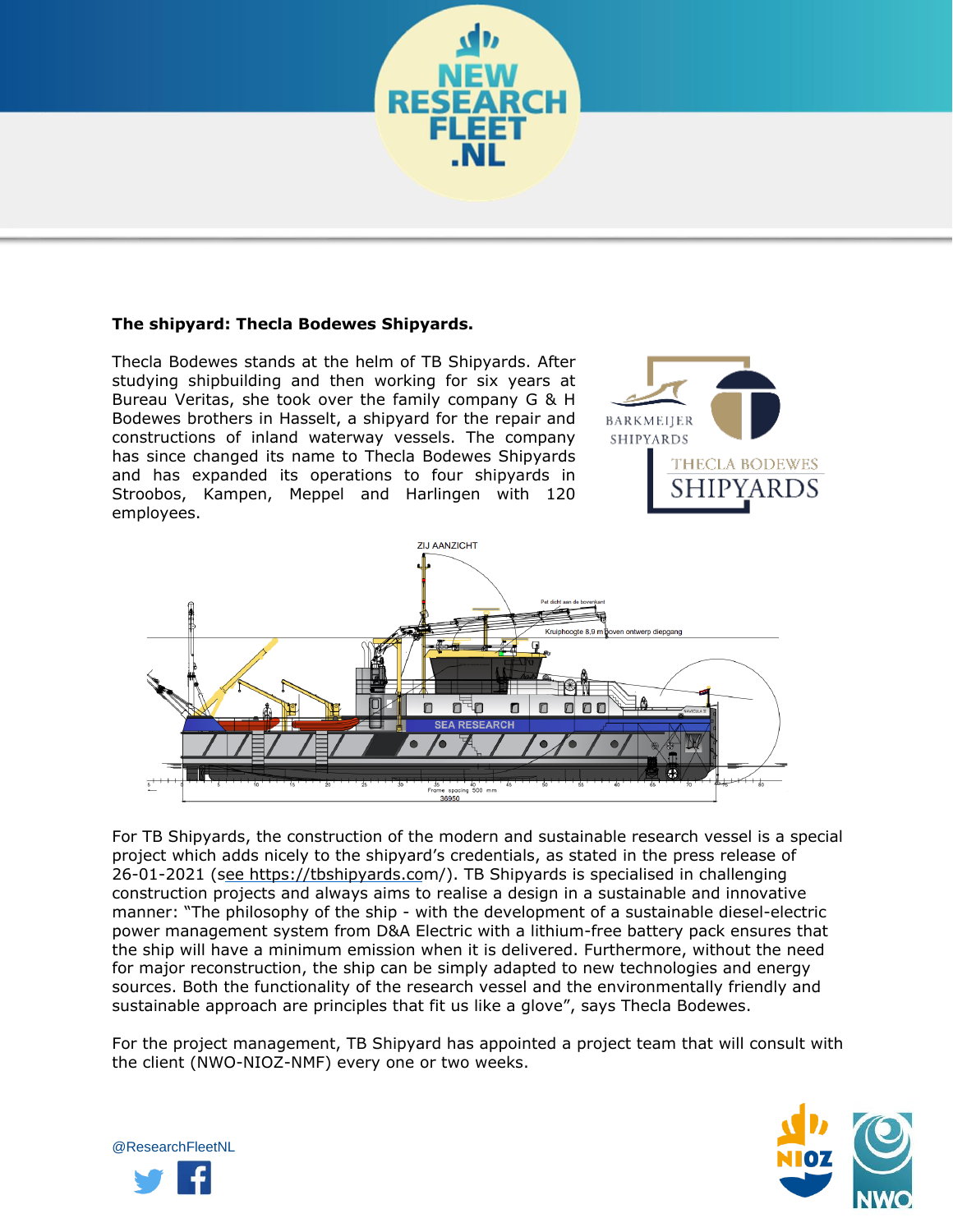



*Thecla Bodewes Shipyards in Harlingen, where the construction and fitting out of the RV Wim Wolff will take place (Photo: TB Shipyards).* 

## **Quality guarantee during the construction**

All ships must satisfy technical and other requirements. Several requirements are general and internationally agreed upon. In addition to these, there are several national requirements in the country where the ship is registered (the so-called flag state).

The RV Wim Wolff will sail under the Dutch flag, and it will therefore be constructed and sail under the Dutch classification requirements. This means that the requirements for construction, fitting out, crew and ship maintenance need to be satisfied.



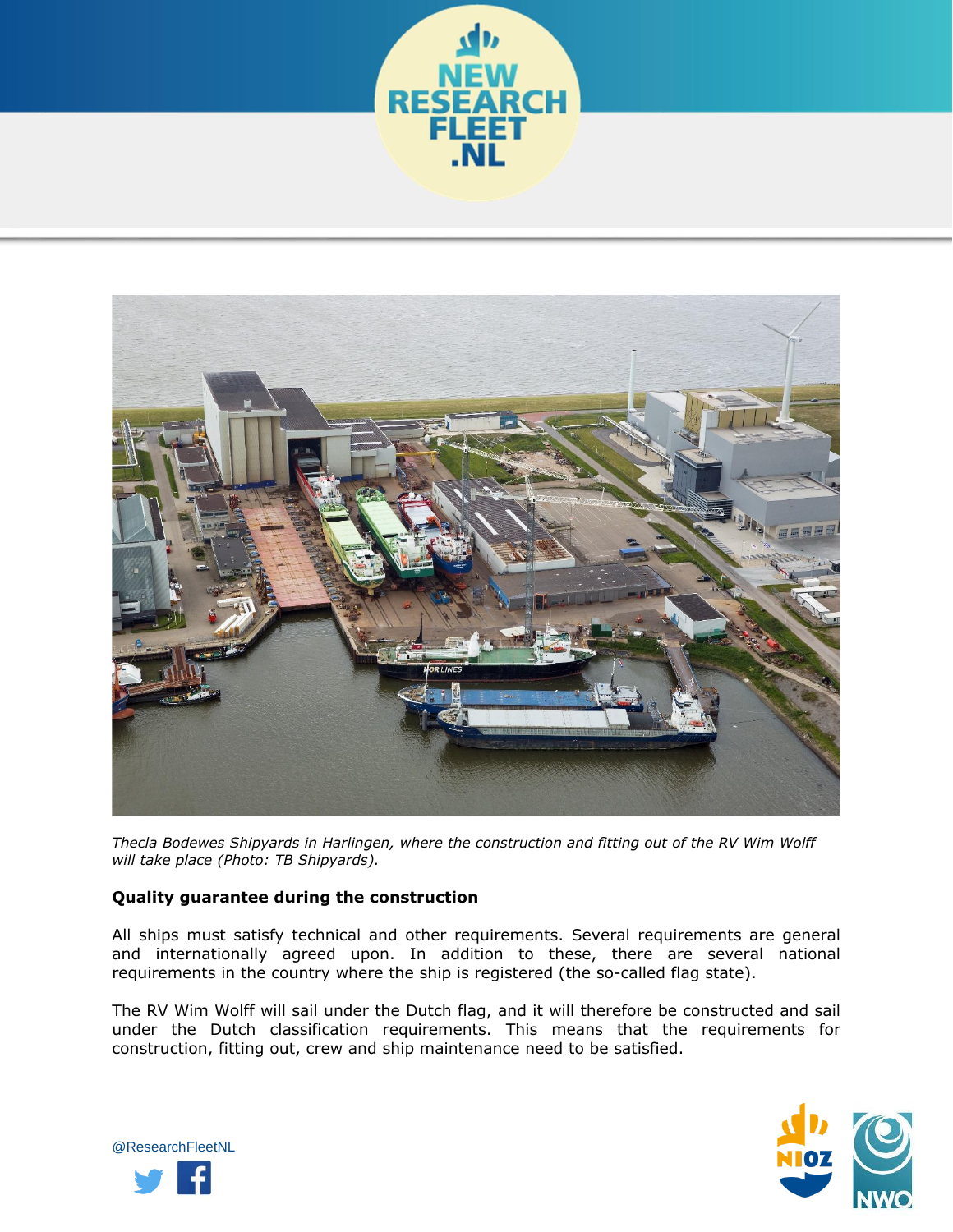

These compulsory requirements have advantages for several parties:

- for the builder, it is clear which conditions need to be met during the construction;
- insurers have certainty about the state and fitting out of the ship and about the quality and training of the crew;
- by sailing in a certified vessel, NIOZ-NMF as operator/owner satisfies the requirements of being a good employer for both the crew and passengers;
- for the passengers sailing under category provides certainty with respect to the state and equipment of the ship as well as the quality and training of the crew.

The requirements for seagoing vessels and inland waterway vessels are different. For seagoing vessels, the general international structural engineering requirements are established by the IMO (International Maritime Organisation) in London, and for inland waterway vessels within Europe, the European standard ES-TRIN and the Dutch Inland Navigation Act apply.

The most important differences between a seagoing vessel and an inland waterways vessel are that a seagoing vessel should have more autonomy and should be able to sail through high waves, which requires a stronger construction than sailing on inland waters. Requirements for the strength of the hull, stability and fire safety for seagoing vessels are therefore more demanding than for inland water vessels.

In the Netherlands, the Human Environment and Transport Inspectorate (ILT) supervises the Dutch commercial shipping fleet and therefore compliance with national and international legislation during the construction and subsequent sailing of the RV Wim Wolff.

Dit betreft controles van o.a.:

- strength of the hull;
- stability of the ship;
- machine installations and electrical installations;
- protection against fire;
- life-saving equipment, such as lifebuoys;
- communication equipment;
- navigation.

Whether these requirements have or are being met will be assessed via examinations and inspections before and during the construction. ILT does not carry out all of the examinations and inspections for maritime shipping, but it has authorised several so-called classification societies.

For the RV Wim Wolff, Bureau Veritas will act as the classification society under the supervision of ILT. At the end of the construction, the ship will be measured up (the measurement letter), and if the ship satisfies all requirements, a series of certificates will be issued.

[For more information, please see: https://w](https://www.rijksoverheid.nl/onderwerpen/scheepvaart-en-havens/veiligheid-binnenvaart-en-zeevaart)ww.rijksoverheid.nl/onderwerpen/scheepvaartenhavens/veiligheid-binnenvaart-en-zeevaart [in Dutch]